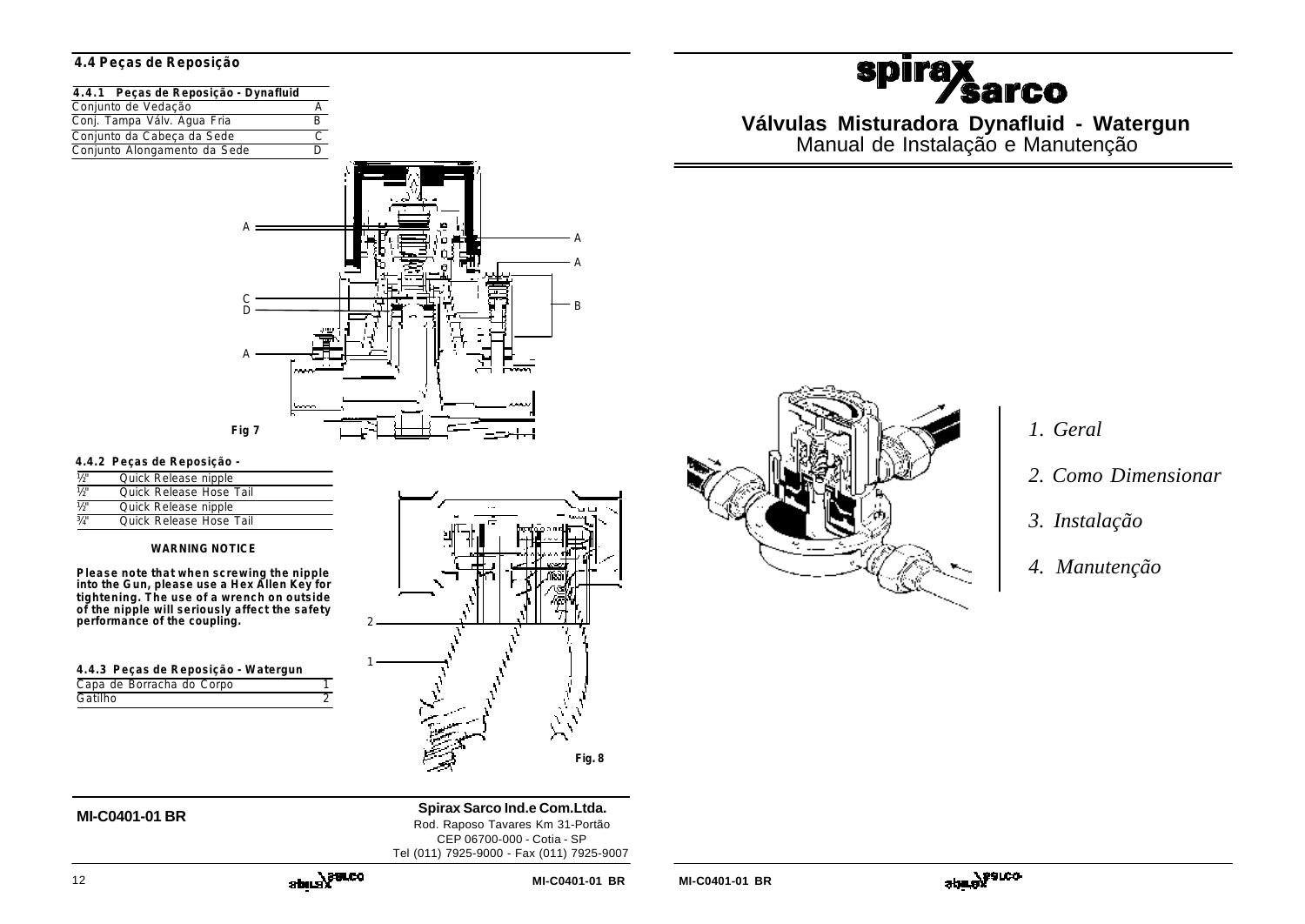# *1. Geral*

# **1.1 Use**

The Spirax Sarco Steam/Water Mixing Station is designed to provide instantaneous hot water economically by blending steam and cold water to the required user temperature through simple rotation of the hand wheel. The mixing valve has fail safe operation. If the cold water supply stops the steam supply is automatically turned off preventing live steam reaching the outlet. Each Steam/Water Mixing Station is supplied with Isolation Valves, Check Valves, Union joints, Strainers and Thermometer. (See Fig. 1)

## **1.2 Technical data**

#### **1.2.1 Minimum flow (to open steam valve) & Spring selection chart.**

A restricted outlet can cause back pressure reducing the water flow through the mixing valve which may prevent a sufficient amount of steam entering the mixing chamber. The minimum flow for each size of mixing valve is shown in Fig. 2 below.

**Note** when the valve is used on a closed loop circuit a minimum pressure drop of 1 bar is required on the down-stream outlet to allow the steam valve to lift off its seat.

**Fig 1**

| Diâm.            | Tipo de<br>Cor da<br>Mola<br>Mola |          | Pressão de Vapor    |                        | Mím. vazão p/ abrir<br>a válvula de vapor |       | Spring<br>notch<br>marking |      |
|------------------|-----------------------------------|----------|---------------------|------------------------|-------------------------------------------|-------|----------------------------|------|
|                  |                                   |          | psi                 | bar                    | kg/cm                                     | q/min | 1/min                      |      |
| $\frac{1}{2}$    | Alta                              | Amarela  | 100<br>$\sim$       | $150$ $\sqrt{7}$ .00 - | $10.5$ 7.03<br>$-10.55$                   | 1.0   | 4.546                      | Três |
| $1/2$ "          | Média                             | Verde    | 100<br>50<br>$\sim$ | 3.50<br>$-7.0$         | $3.52 - 7.03$                             | 0.6   | 2.727                      | Duas |
| 1/2"             | Baixa                             | Preta    | $5 -$<br>50         | 10.35 - 3.5            | $.35 - 3.52$                              | 0.5   | 2.273                      | Uma  |
| 3/4"             | Alta                              | Vermelha | 100<br>$\sim$       | $1507.00 -$            | 10.517.03<br>10.55<br>$\sim$              | 1.8   | 8.182                      | Três |
| 3/4"             | Média                             | Azul     | $50 - 100$          | 13.50<br>$-7.0$        | $3.52 - 7.03$                             | 1.5   | 6.819                      | Duas |
| 3/4"             | Baixa                             | Branca   | $5 -$<br>50         | 10.35 - 3.5            | $.35 - 3.52$                              | 6     | 6.819                      | Uma  |
| 1"               | Alta                              | Vermelha | 100                 | $-150$ 7.00 $-$        | 10.517.03<br>10.55<br>$\sim$              | 8     | 36.3                       | Três |
| 1"               | Média                             | Azul     | $50 - 100$          | 3.50<br>$-7.0$         | $3.52 - 7.03$                             | 7     | 31.8                       | Duas |
| 1"               | Baixa                             | Branca   | $5 - 50$            | $0.35 - 3.5$           | $.35 - 3.52$                              | 6     | 27.2                       | Uma  |
| $1\frac{1}{2}$   | Alta                              | Vermelha | 100<br>×.           | 1507.00 -              | 10.517.03<br>10.55<br>$\sim$              | 12    | 54.4                       | Três |
| $1\frac{1}{2}$   | Média                             | Azul     | 50<br>100<br>$\sim$ | 7.0<br>3.50<br>$\sim$  | $3.52 - 7.03$                             | 12    | 54.4                       | Duas |
| $1\frac{1}{2}$ " | Baixa                             | Branca   | $5 - 50$            | 10.35 - 3.5            | $.35 - 3.52$                              | 12    | 54.4                       | Uma  |

**Fig. 2**

**1.2.2 Opções de Kits Misturadores para ½" e ¾"**

| 1.2.2.1 Hose                                                                                       | Reinforcement: textile, wrapped.                                                                                           |  |  |  |
|----------------------------------------------------------------------------------------------------|----------------------------------------------------------------------------------------------------------------------------|--|--|--|
| Range de Temperatura:-<br>-35°C $\dot{a}$ + 164°C para vapor saturado.<br>+ 95°C para água quente. | Cover NBR, blue, smooth, grease/oil<br>resistant,<br>with cloth print.                                                     |  |  |  |
| Fator de Segurança: 10:1 para vapor<br>3.15:1 até 18 bar (pressão de Trabalho).                    | Identification:<br>Continuous white layline SPIRAX SARCO LM 3<br>Food/Steam/Uni Milch PN 6 bar 164°C<br>"Made in Austria". |  |  |  |
| Tubo: NBR, branco, smooth, qualidade alimentícia,<br>grease/oil resistant.                         |                                                                                                                            |  |  |  |

## com válvulas de ½" e ¾". There is insufficient flow through the gun to operate the larger valves. (veja Fig. 3)

**1.2.2.2 Watergun**

Temperatura 100°C Pressão Máx. 10 bar q Capacidade: 42 l/min até 5 bar com Wide Spray 25 l/min até 5 bar com Jet Spray

A Watergun é somente recomendada para o uso







# **1.3 Segurança CUIDADO**

**Please note that when screwing the nipple into the Gun, please use a Hex Allen Key for tightening. The use of a wrench on outside of the nipple will seriously affect the safety performance of the coupling.**

**This product must only be installed and commissioned by qualified personnel.**

# **QUALIFIED PERSONNEL**

**For the purposes of these operating instructions Qualified Personnel are persons who are experienced in the installation, commissioning and operation of this product and who are suitably qualified to perform their duties, e.g.**

- **? Have received training or instruction in the maintenance and use of appropriate safety equipment according to current safety standards.**
- **? Have received training in first-aid.**

# **DANGER OF INJURY**

**Should you intend to use our products for new or not tested media or for applications not described in our product information please contact the Spirax Sarco applications department or our local sales engineer for written advice.**

**All hose assemblies are to be tested for operational safety from time to time. If damage occurs (this also applies to the cover) the hose assemblies must be renewed, for safe working.**



**MI-C0401-01 BR MI-C0401-01 BR**

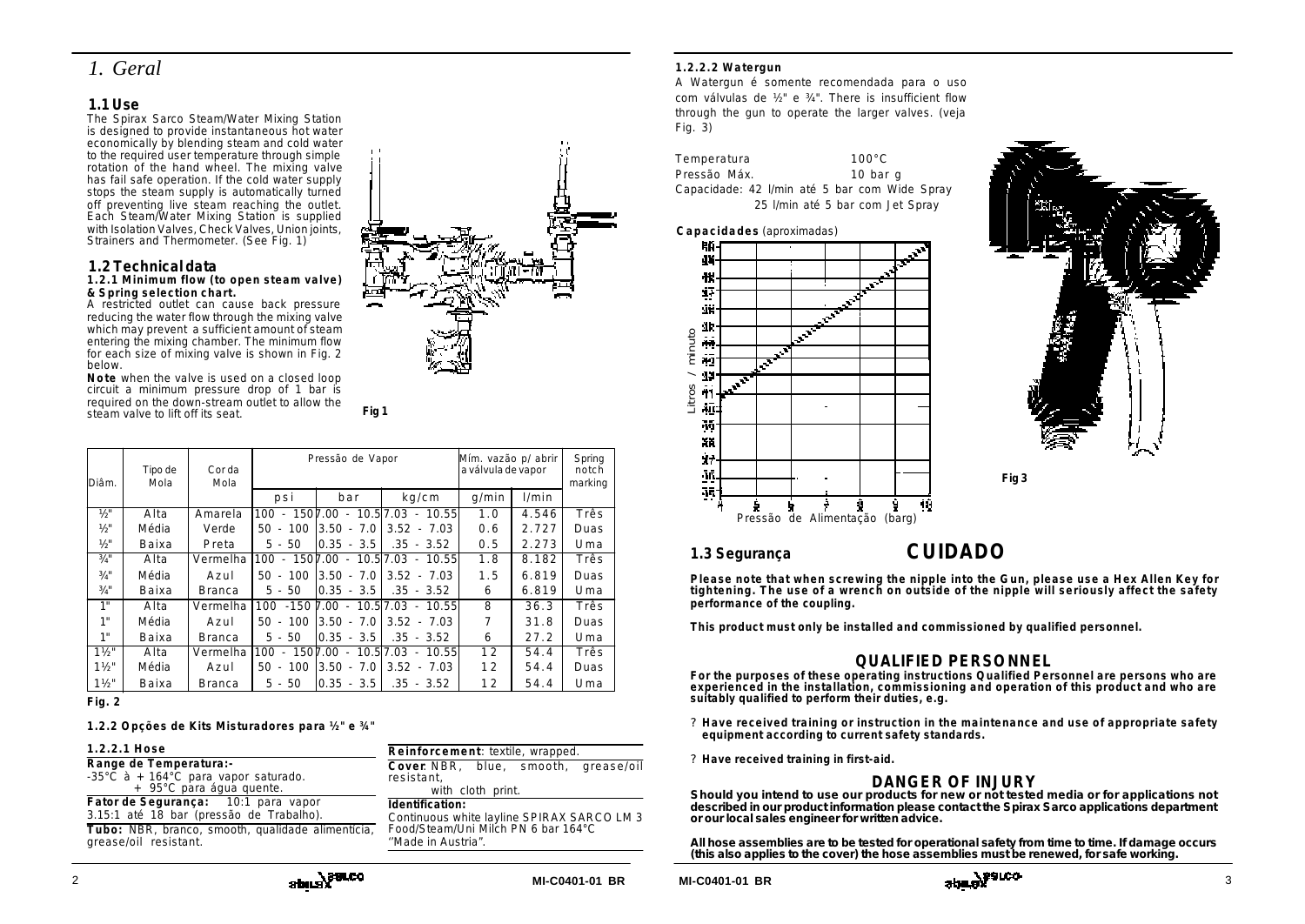# *2. Como Dimensionar*

O gráfico indica a máxima vazão de água quente até variar a temperatura para gerar pressão de alimentação de vapor. The bold line shows the maximum cold water flow for a given water supply pressure. When sizing the valve, ascertain the hot water temperature and quantity required, and the water and steam pressure available.

Plot the cold water supply pressure and read off from the bold line the maximum flow of cold water. Plot the steam supply pressure against the running temperature required and read off the maximum flow of heated water. For sizing purposes always select the lowest of the two valves because depending on the supply pressures, there can be an imbalance in the amount of either water or steam heat available. The effect of selecting different supply pressures or different sizes of valve can easily be compared.

#### **Exemplo:**

Para água fria, alimentação de 3 bar g de pressão e vazão máxima de água fria é de 40 l/min.

Para vapor, alimentação de 6 bar g de pressão com temperatura de água quente de 50°C e vazão máxima 46 l/min.

# **Capacidades**



Pressão de Alimentação (barg)

# *3. Instalação*

# **3.1 Geral**

The steam/water mixing valve should be carefully unpacked and the contents checked against the packing list. See Fig.4.

## **3.2 Instalação em circuitos fechados**

Remove the screw fixing spider from the mixing valve, screw the spider to the wall in the final position, using suitable fitting. Thread the valve onto the spider.

The pipework should be assembled according to Fig. 4 using a suitable thread sealing medium. **NOTA**: The Steam and Water supplies may have a minimum of 1.4 bar q and  $a'$  maximum pressure of 10 bar g and are not required to be the same pressure.

The outlet "H" from the thermometer outlet should be connected to the supply pipework.

**The Steam and Water Mixing Valve is supplied with the intermediate spring fitted.** To change the fixed loaded spring. Turn the control knob (12) see Fig. 5, to the full high temperature position, loosen screw (10) and remove the knob. Remove upper head cap (1) by unscrewing counter-clockwise, lift out the large spring and replace with correct one. When reassembling make sure that the small spring is recessed correctly into the spindle and does NOT lie flat in the valve body.

**The installation should be completed so as to comply with any Local or National Bye Laws pertaining to this type of appliance. Particular attention should be to providing double isolation of the steam supply and double Non Return Valves on the cold water supply if required. Double isolation/non return facility is not provided as standard with the station.**





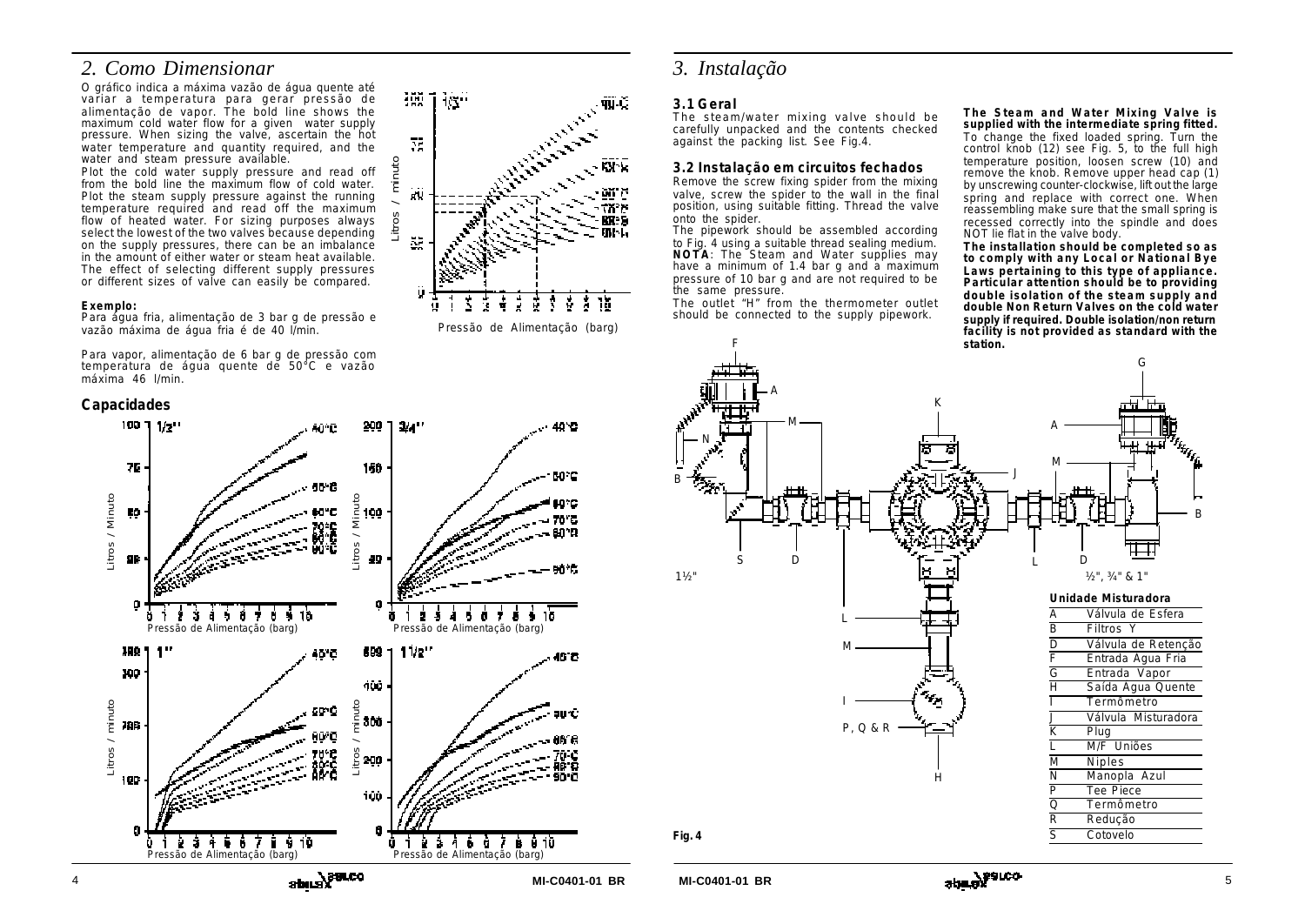# **3.3 Instalação para hosedown**

## **purposes**

The Hosedown Station should be carefully unpacked and the contents checked against the packing list. See Fig. 4.

Remove the screw fixing spider from the mixing valve, insert mixing valve boss through the Hose Rack and re-fix the spider and tighten on to the valve.

NOTE The Steam and Water supplies may have a minimum of 1.4 bar g and a maximum pressure of 10 bar g and are not required to be the same pressure.

Connect the pipework fittings as far as the hose socket, according to Fig. 4 using a suitable thread sealing medium.

Disconnect the union, and screw the solid Hose tail into the socket and then reassemble the union. The hose may then be coiled onto the Rack (if used). The Heavy Duty Pistol should be fixed to the hose using the quick release connection. See Fig.4A.

### **WARNING NOTICE**

**Please note that when screwing the nipple into the Gun, please use a Hex Allen Key for tightening. The use of a wrench on outside of the nipple will seriously affect the safety performance of the coupling.**

#### **The Steam and Water mixing valve is supplied with the intermediate spring fitted.**

To change the fixed loaded spring. Turn the control knob (12) see Fig. 5, to the full high temperature position, loosen screw (10) and remove the knob. Remove upper head cap (1) by unscrewing counter-clockwise, lift out the large spring and replace with correct one. When reassembling make sure that the small spring is recessed correctly into the spindle and does NOT lie flat in the valve body.

**The installation should be completed so as to comply with any Local or National Bye Laws pertaining to this type of appliance. Particular attention should be to providing double isolation of the steam supply and double Non Return Valves on the cold water supply if required. Double isolation/non return facility is not provided as standard with the station.**



**Fig. 4A**



Instale corretamente e ajuste a temperatura seguindo os passos abaixo:

- a) Remova o parafuso de fixa'xão da canopla (10) e a canopla (12) no sentido antihorário.
- b ) Remova o parafuso (9)
- c ) Regule a válvula de água fria (8) no sentido anti-horário
- d) Turn on the Steam and Water and check the hot water temperature turn the by-pass screw. (8) anti clockwise until the required maximum temperature is reached. **NOTA** :

If using the standard hand gun the maximum hot water temperature is 100°C.

- e) If a lower temperature is required turn the handwheel (12) anti clockwise.
- f ) Recoloque os parafusos (9 e 10)

| 1               | Tampa Superior                 |
|-----------------|--------------------------------|
| $\overline{2}$  | Mola de Regulagem de Vapor     |
| $\overline{3}$  | Corpo                          |
| 4               | Pistão                         |
| $\overline{5}$  | Tampa Base                     |
| $\overline{6}$  | Válvula de Admissão de Vapor   |
| 7               | Diffusion chamber              |
| 8               | Válvula de Água Fria           |
| $\overline{Q}$  | Parafuso                       |
| $\overline{1}0$ | Parafuso de Fixação da Canopla |
| 11              | Mola                           |
| 12              | Canopla                        |



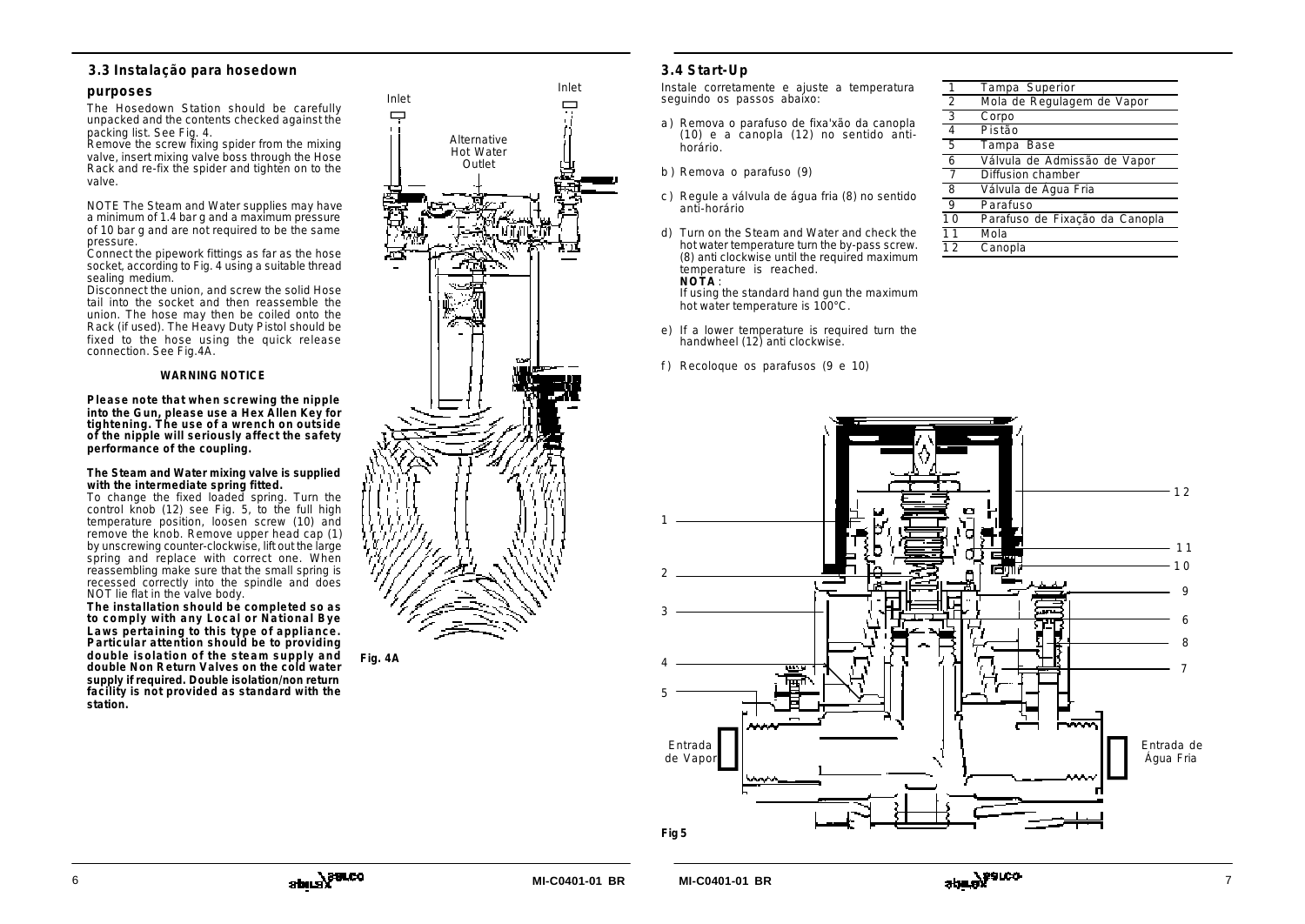# **3.5 Análise de Falhas**

Before investigating further it is always advisable to check the following. Ensure that the Steam and Water supplies are turned on and have running condition pressures in excess of 1.4 bar g.

| <b>SIMTOMA</b>                    | SOLUÇÃO                                                                                                                                                                                                                                                                                                                                                                                                                                                                                                     |
|-----------------------------------|-------------------------------------------------------------------------------------------------------------------------------------------------------------------------------------------------------------------------------------------------------------------------------------------------------------------------------------------------------------------------------------------------------------------------------------------------------------------------------------------------------------|
| Válvula libera somente água fria. | Disconnect the downstream pipework or Hose,<br>and check if hot water flows. If hot is now flowing<br>the downstream pipework is causing too much<br>resistance. Please refer to the minimum flow<br>chart and alter pipework to suit.                                                                                                                                                                                                                                                                      |
| Temperatura de água quente baixa. | Check that the correct spring is fitted.<br>Turn control knob to right as far as possible, to<br>obtain the correct temperature. (screw stop 10<br>fig 5 may need to be loosened). Remove the<br>hex screw 9 insert a screwdriver and close the<br>cold water input valve by turning clockwise.<br>Measure the temperature if correct refit screw 9.<br>If the temperature is still too low the water supply<br>should be reduced by the installation of an LRV<br>water reducing valve.                    |
| Temperatura de água quente alta.  | The mixing valve is supplied with the control<br>knob set to the highest setting, fully turned to<br>the clockwise. To reduce the outlet temperature<br>the knob should be turned anti-clockwise. If the<br>control knob is at full travel anti-clockwise and<br>against the stop, the control knob should be<br>removed and refitted on to the spindle in a new<br>position. It will now be able to turn the knob anti-<br>clockwise to reduce the temperature. This<br>operation may have to be repeated. |
| Gland leaking                     | When the mixing valve has been in operation for<br>a short time it is possible that the stem sealing<br>gland may leak very slightly. The gland should<br>then be tightened. Continual leakage may cause<br>the knob to seize.                                                                                                                                                                                                                                                                              |

**Note:** Check gland tightness after a few days operational service.

# *4. Manutenção*

Regular cleaning of the Mixing valve handgun may be required if they are supplied with Hard Water.

## **4.1 Limpeza**

#### **Cleaning should only be carried out by suitably qualified persons.**

Turn off and isolate the Steam and Water supplies, remove any residual pressure from the system by operating the Hose Gun and remove the gun from the hose. Undo the 3 union joints and remove the mixing valve from its fixings and move it to a maintenance area. Referring to Fig 5. Remove Knob 12. by loosening holding screw 10. Unscrew the upper head 1. and remove the spring. Remove the upper body 3 by taking out the 12 x 5mm set screws. The upper and lower bodies may be eased apart. All parts should now be cleaned using a proprietary De-Scaler.

**Nota:** Metal scrapers should not be used as this may cause permanent damage to the components.

Before reassembly please ensure that all gasket surfaces are clean ready to receive the new gaskets. If the valve plug 6 is worn or damaged this should be replaced. Reassemble the mixing valve and test for correct operation.

## **4.2 Stripping down for service ½" & ¾" valves only**

To renew P.T.F.E. seat and Steam valve assembly. (Fig. 7 C & D). Whenever possible remove the mixing valve from the pipework (this will enable the work to be carried out much more easily and will save time in the long run).

#### **Please read in conjunction with Fig 6.**

- 1. Remove knob 12 by loosening screw 10.
- 2. Remove upper head 1.(R/H thread).
- 3. Remove fixed loading spring 11. 4. Remove Steam valve spring 2.
- 5. Remove cover by releasing screws, taking care not to damage gasket.
- 6. Remove retaining plate, upper, using two prong tool or 1<sup>1</sup> /16" A/F box spanner.
- 7. Lift out steam valve assembly 6.
- 8. Lift out valve retaining plate.
- 9. Remove the 3 stainless steel screws.
- 10. Remove silencer plate.
- 11. Remove P.T.F.E. valve seat housing assembly complete using a 1<sup>1</sup> /16" A/F box spanner.
- 12. To reassemble reverse the break down procedure.

### **IMPORTANT PLEASE ENSURE THAT:**

- a. The copper washer fits correctly between the P.T.F.E. valve seat housing assembly and valve stem.
- b. The steam silencer plate is fitted with the three rivet heads against the P.T.F.E. valve seat housing assembly i.e. rivets not visible.
- c. The piston moves freely up and down, before fitting the springs and final assembly.
- d. When refitting the cover, the screws should be tightened progressively.